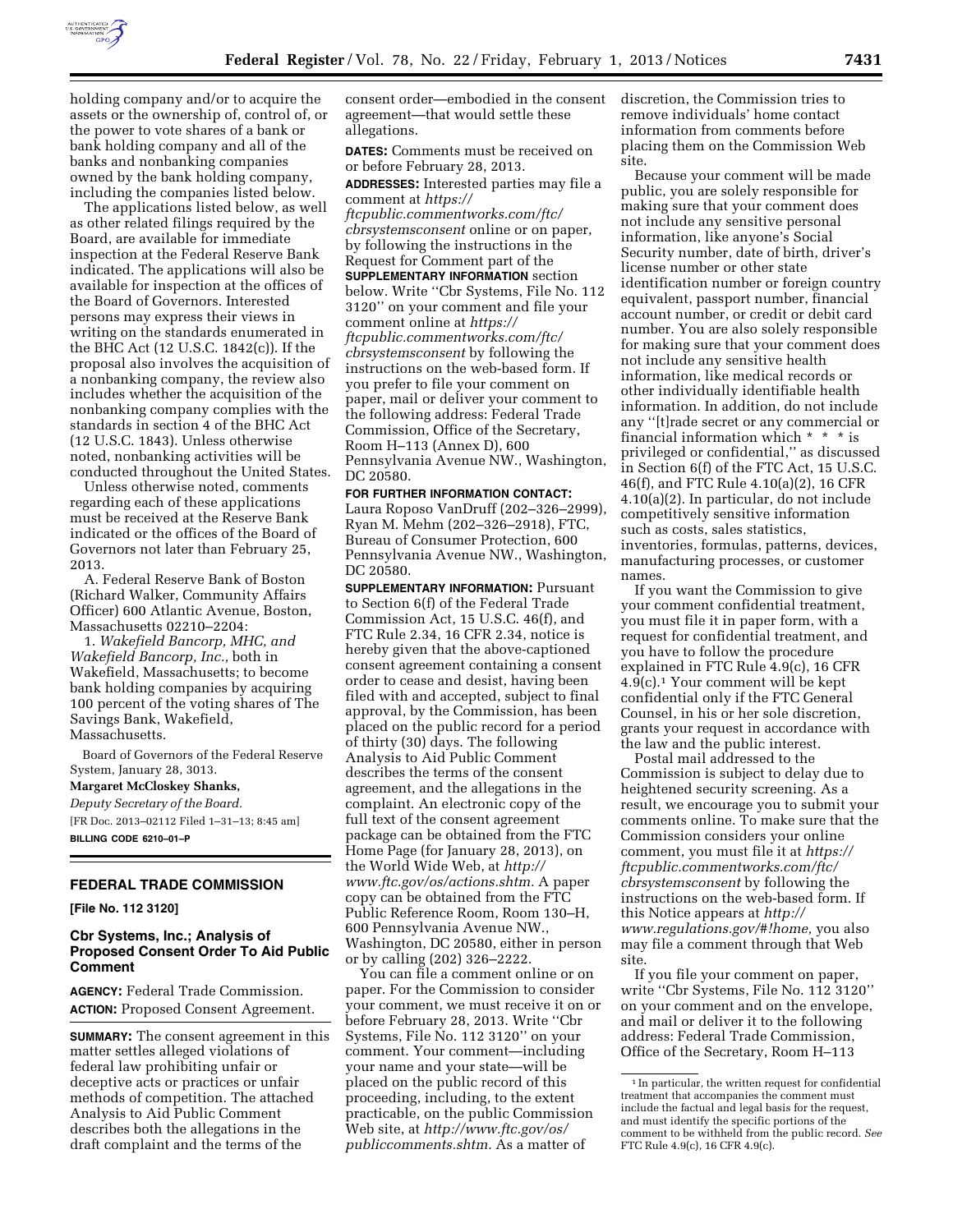(Annex D), 600 Pennsylvania Avenue NW., Washington, DC 20580. If possible, submit your paper comment to the Commission by courier or overnight service.

Visit the Commission Web site at *<http://www.ftc.gov>*to read this Notice and the news release describing it. The FTC Act and other laws that the Commission administers permit the collection of public comments to consider and use in this proceeding as appropriate. The Commission will consider all timely and responsive public comments that it receives on or before February 28, 2013. You can find more information, including routine uses permitted by the Privacy Act, in the Commission's privacy policy, at *<http://www.ftc.gov/ftc/privacy.htm>*.

### **Analysis of Agreement Containing Consent Order To Aid Public Comment**

The Federal Trade Commission has accepted, subject to final approval, a consent order applicable to Cbr Systems, Inc.

The proposed consent order has been placed on the public record for thirty (30) days for receipt of comments by interested persons. Comments received during this period will become part of the public record. After thirty (30) days, the Commission will again review the agreement and the comments received, and will decide whether it should withdraw from the agreement and take appropriate action or make final the agreement's proposed order.

Cbr collects and stores umbilical cord blood and umbilical cord tissue for potential medical use. When a pregnant woman agrees to have Cbr collect and store her umbilical cord blood or umbilical cord blood and umbilical cord tissue, Cbr collects her personal information, including, but not limited to, the following: name, address, email address, telephone number, date of birth, Social Security number, driver's license number, credit card number, debit card number, medical health history profile, blood typing results, and infectious disease marker results. During the enrollment process, Cbr also collects personal information, such as fathers' Social Security numbers, and the company collects information relating to newborn children, such as name, gender, date and time of birth, birth weight, delivery type, and adoption type (i.e., open, closed, or surrogate). Cbr may also collect limited health information for certain children and the name, address, email address, and credit card information for individuals, such as friends or family members, who contribute to the cost of collecting and storing cord blood or

cord tissue. The misuse of the types of personal information Cbr collects including Social Security numbers, dates of birth, credit card numbers, and health information—can facilitate identity theft, including existing and new account fraud, expose sensitive medical data, and lead to related consumer harms.

The Commission's complaint alleges that Cbr misrepresented that it maintained reasonable and appropriate practices to protect consumers' personal information from unauthorized access. Cbr engaged in a number of practices, however, that, taken together, failed to provide reasonable and appropriate security for consumers' personal information. Among other things, Cbr:

(1) Failed to implement reasonable policies and procedures to protect the security of consumers' personal information it collected and maintained;

(2) Created unnecessary risks to personal information by (a) Transporting portable media containing personal information in a manner that made the media vulnerable to theft or other misappropriation; (b) failing to adequately supervise a service provider, resulting in the retention of a legacy database that contained consumers' personal information, including consumers' names, addresses, email addresses, telephone numbers, dates of birth, Social Security numbers, drivers' license numbers, credit card numbers, and health information, in a vulnerable format on its network; (c) failing to take reasonable steps to render backup tapes or other portable media containing personal information or information that could be used to access personal information unusable, unreadable, or indecipherable in the event of unauthorized access; (d) not adequately restricting access to or copying of personal information contained in its databases based on an employee's need for information; and (e) failing to destroy consumers' personal information for which Cbr no longer had a business need; and

(3) Failed to employ sufficient measures to prevent, detect, and investigate unauthorized access to computer networks, such as by adequately monitoring web traffic, confirming distribution of anti-virus software, employing an automated intrusion detection system, retaining certain system logs, or systematically reviewing system logs for security threats.

The complaint further alleges that these failures contributed to a December 2010 incident in which hundreds of thousands of consumers' personal information was unnecessarily exposed.

On December 9, 2010, a Cbr employee removed four backup tapes from Cbr's San Francisco, California facility and placed them in a backpack to transport them to Cbr's corporate headquarters in San Bruno, California, approximately thirteen miles away. The backpack contained the four Cbr backup tapes, a Cbr laptop, a Cbr external hard drive, a Cbr USB drive, and other materials. At approximately 11:35 p.m. on December 13, 2010, an intruder removed the backpack from the Cbr employee's personal vehicle. The Cbr backup tapes were unencrypted, and they contained consumers' personal information, including, in some cases, names, gender, Social Security numbers, dates and times of birth, drivers' license numbers, credit/debit card numbers, card expiration dates, checking account numbers, addresses, email addresses, telephone numbers, and adoption type (i.e., open, closed, or surrogate) for approximately 298,000 consumers. The Cbr laptop and Cbr external hard drive, both of which were unencrypted, contained enterprise network information, including passwords and protocols, that could have facilitated an intruder's access to Cbr's network, including additional personal information contained on the Cbr network.

The proposed order contains provisions designed to prevent Cbr from engaging in the future in practices similar to those alleged in the complaint.

Part I of the proposed order prohibits misrepresentations about the privacy, confidentiality, security, or integrity of personal information collected from or about consumers. Part II of the proposed order requires Cbr to establish and maintain a comprehensive information security program that is reasonably designed to protect the security, confidentiality, and integrity of personal information collected from or about consumers. The security program must contain administrative, technical, and physical safeguards appropriate to Cbr's size and complexity, nature and scope of its activities, and the sensitivity of the information collected from or about consumers. Specifically, the proposed order requires Cbr to:

• Designate an employee or employees to coordinate and be accountable for the information security program;

• Identify material internal and external risks to the security, confidentiality, and integrity of personal information that could result in the unauthorized disclosure, misuse, loss, alteration, destruction, or other compromise of such information, and